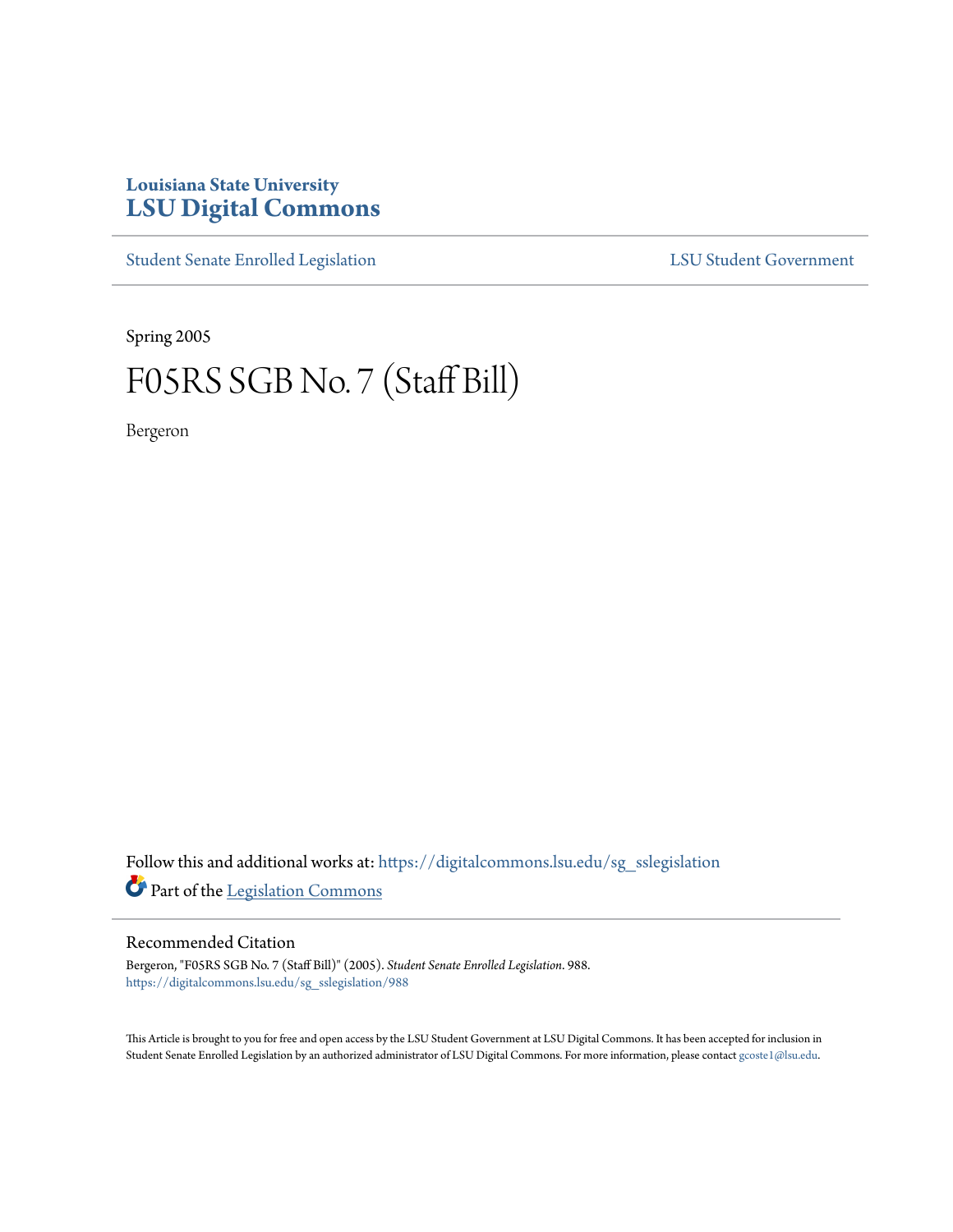LOUISIANA STATE UNIVERSITY

**STUDENT SENATE F05RS SGB NO. 7 BY: SENATOR BERGERON**

# **A BILL**

## **TO AMEND THE STUDENT SENATE RULES OF ORDER TO PROVIDE FOR A MORE ACCURATE DESCRIPTION OF SENATE STAFF DUTIES; TO RENAME THE POSITION OF LEGISLATIVE ASSISTANT; AND TO PROVIDE FOR RELATED MATTERS**

## BE IT ENACTED BY THE STUDENT GOVERNMENT OF LOUISIANA STATE UNIVERSITY AND AGRICULTURAL AND MECHANICAL COLLEGE

#### **PARAGRAPH 1:** RULE 1.8 OF THE STUDENT SENATE RULES OF ORDER IS HEREBY AMENDED TO READ AS FOLLOWS:

#### **Rule 1.8 Legislative Staff; election, appointment, and removal**

- A. The Secretary and Undersecretary of the Student Senate shall be elected by a majority vote of the Student Senate. Nominations for both positions shall be recognized from the floor during the first meeting of the Spring Organizational Session or at any time a vacancy occurs in such office, as directed by the Speaker, and shall be elected in the same manner as the Speaker. In order for a student to qualify for either office, he or she must have filed a resume with the Office of the Student Senate and give notice of intent to be nominated by no later than forty-eight (48) hours before the meeting in which the election shall take place.
- **B.** The Parliamentarian and any additional staff members shall be appointed by the Speaker and confirmed by a two-thirds (2/3) vote of the Senate.
- **C.** The Secretary, Undersecretary, or Parliamentarian may be removed from office by a two-thirds (2/3) vote of the Senate.
- **D.** Additional staff members may be dismissed by the Speaker at will.

#### **PARAGRAPH 2:** RULE 1.9 OF THE STUDENT SENATE RULES OF ORDER IS HEREBY AMENDED TO READ AS FOLLOWS:

#### **Rule 1.9 Secretary; duties**

- 1. To be responsible for keeping all papers and records of the Senate, and to maintain the minutes of the Proceedings and actions of the Senate and be responsible for their accuracy
- 2. To announce the receipt of each veto message as received from the Student Body President and to read the same upon the appropriate order of business
- 3. To make accessible to each member of the Senate a copy of the order of business
- 4. In the absence of the Speaker and Speaker Pro-Tempore to call a member to preside over the Senate
- 5. To report each legislative instrument as it is considered by the Senate
- 6. To serve as Chief of Staff of the Legislative Branch
- 7. To execute all proper orders of the Senate
- 8. To be responsible for all public relations affairs of the Senate
- 9. To appoint the staff members of the standing committees of the Senate
- 10. To call the roll of the Senate on any matters which the ayes and nays are requested as well as keep proper records of membership attendance
- **PARAGRAPH 3:** RULE 1.10 OF THE STUDENT SENATE RULES OF ORDER IS HEREBY AMENDED TO READ AS FOLLOWS: